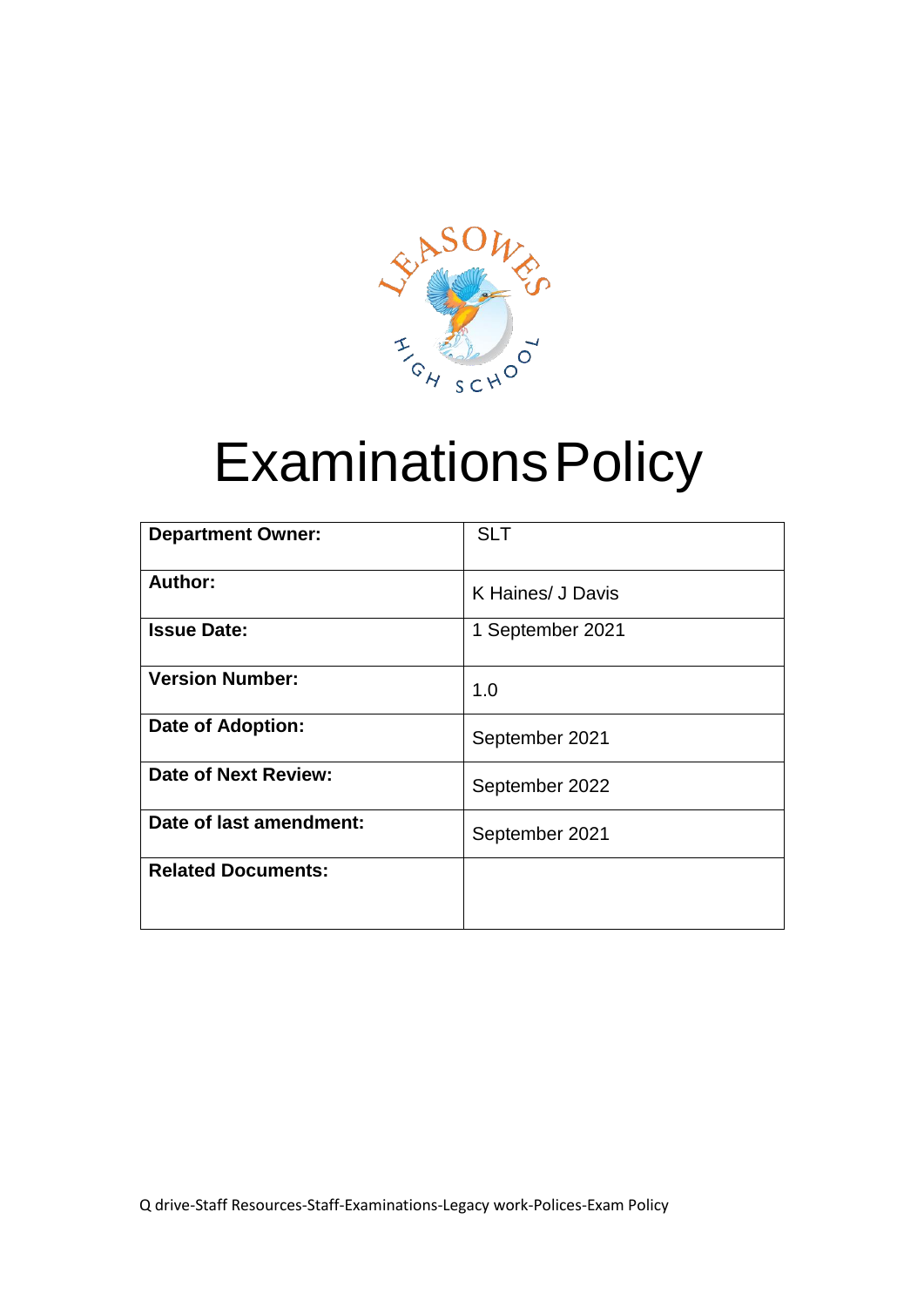# **Contents**

- **1.** Exam responsibilities
- **2.** The statutory tests and qualifications offered
- **3.** Exam seasons and timetables
- **4.** Entries, entry details and late entries
- **5.** Exam fees
- **6.** The Disability Discrimination Act (DDA), special needs and access arrangements
- **7.** Estimated grades
- **8.** Managing invigilators and exam days
- **9.** Candidates, clash candidates and special consideration
- **10.** Coursework and appeals against internal assessments
- **11.** Results, enquiries about results (EARs) and access to scripts (ATS)
- **12.** Certificates
- **13.** Contingency Plan for Examination Administration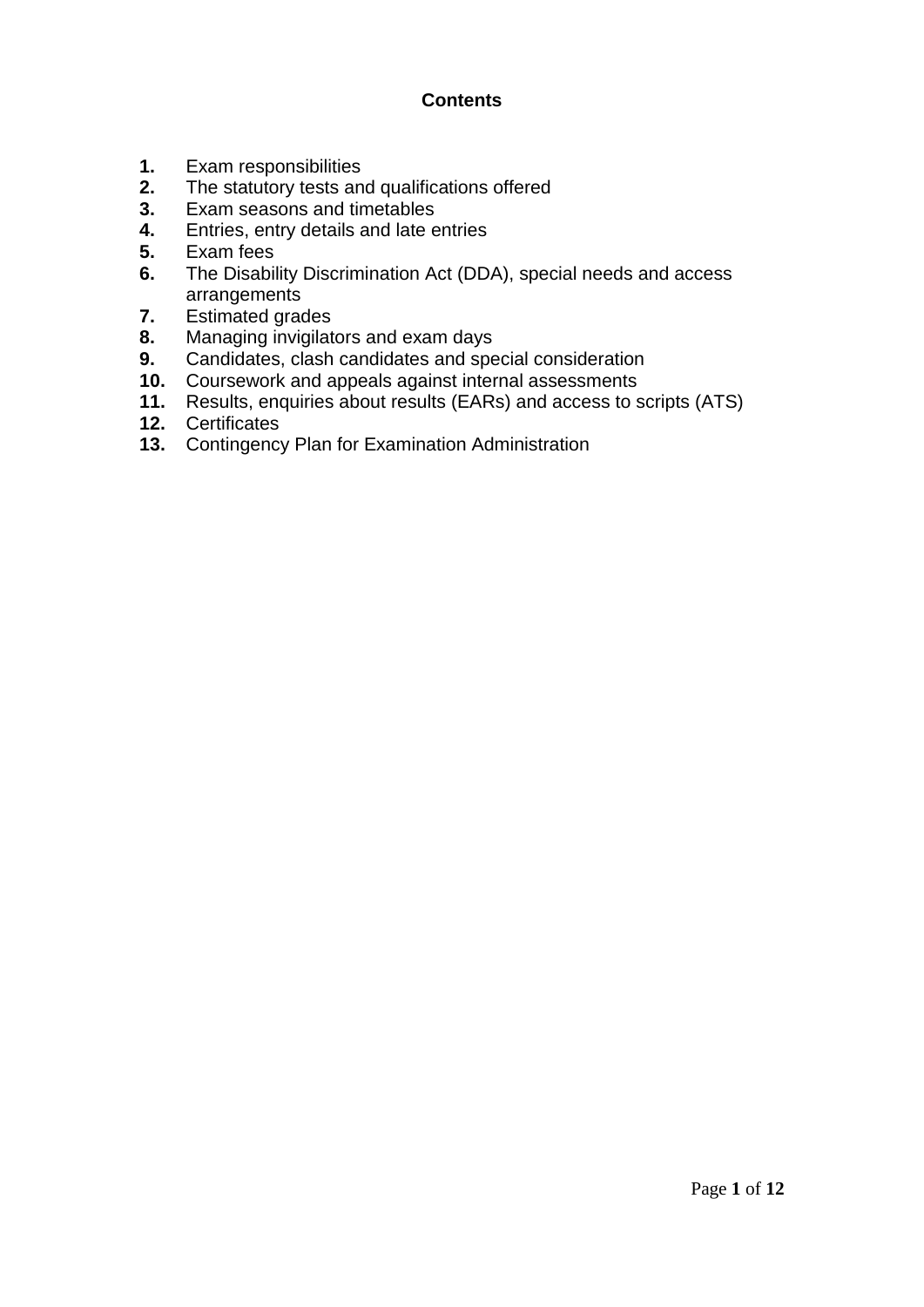The purpose of this exam policy is:

- to ensure the planning and management of exams is conducted efficiently and in the best interest of candidates
- to ensure the operation of an efficient exam system with clear guidelines for all relevant staff.

It is the responsibility of everyone involved in the centre's exam processes to read, understand and implement this policy.

This exam policy will be reviewed annually and then be presented to governors for acceptance.

This exam policy will be reviewed by a member of the senior leadership team and the Exams Officer and then taken to governors for ratification.

# **1. Exam responsibilities**

#### **Head of Centre**

Overall responsibility for the school as an exam centre:

- advises on appeals and re-marks
- the Head of Centre is responsible for reporting all suspicions or actual incidents of malpractice. Refer to the JCQ document *Suspected malpractice in examinations and assessments*.

*In reality these duties would normally be delegated to the Examinations Officer in the first instance.*

#### **Examinations Officer**

Manages the administration of public and internal exams and analysis of exam results:

- advises the senior leadership team, subject and class tutors and other relevant support staff on annual exam timetables and application procedures as set by the various exam boards
- oversees the production and distribution to staff, governors and candidates of an annual calendar for all external exams in which candidates will be involved and communicates regularly with staff concerning imminent deadlines and events
- ensures that candidates and their parents are informed of and understand those aspects of the exam timetable that will affect them
- consults with teaching staff to ensure that necessary coursework is completed on time and in accordance with JCQ guidelines
- provides and confirms detailed data on estimated entries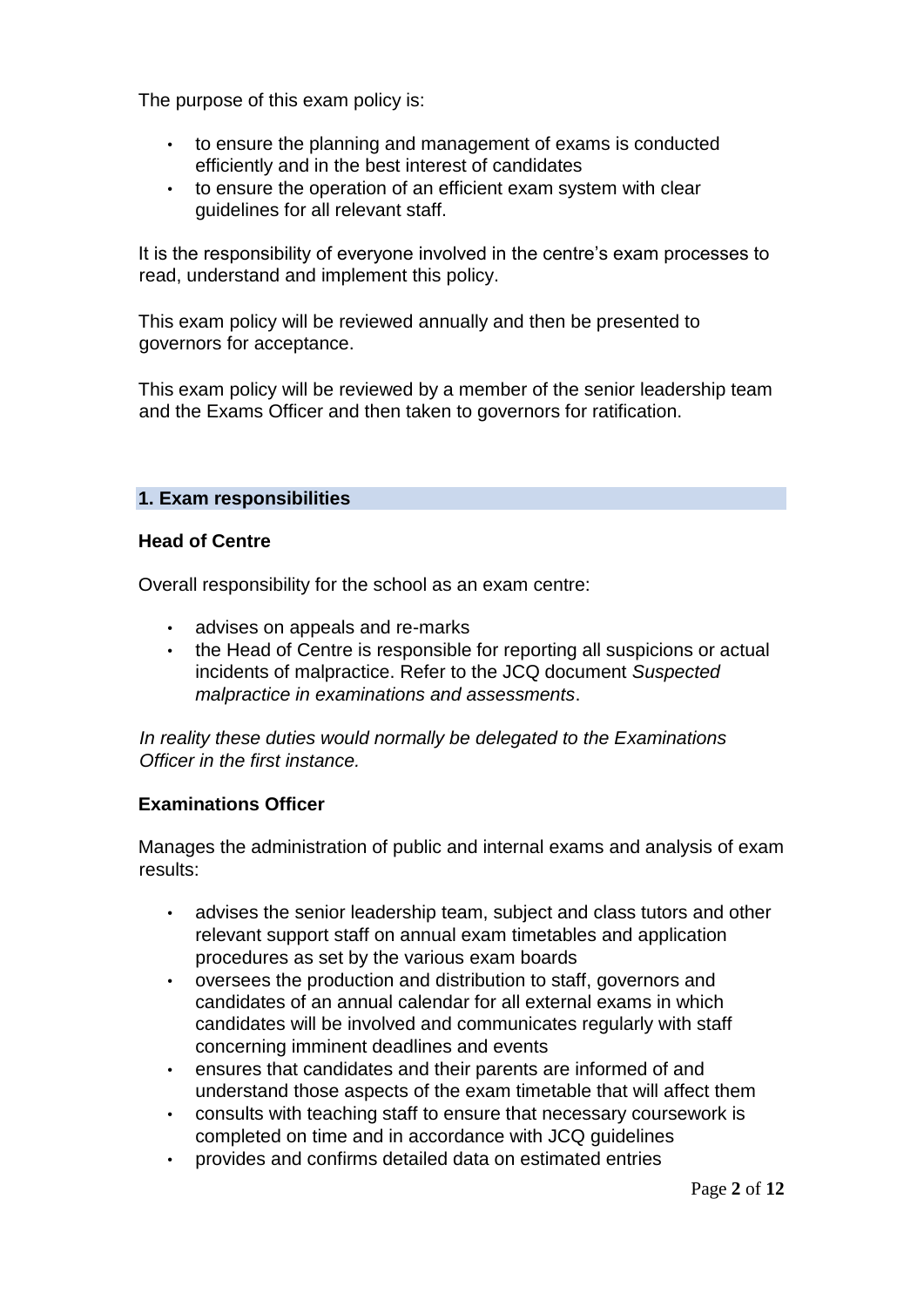- receives, checks and stores securely all exam papers and completed scripts
- makes applications for special consideration using the JCQ *Access arrangements and special considerations regulations* and *Guidance relating to candidates who are eligible for adjustments in examinations*
- identifies and manages exam timetable clashes
- accounts for income and expenditures relating to all exam costs/charges
- line manages the senior exam invigilator in organising the recruitment, training and monitoring of a team of exams invigilators responsible for the conduct of exams
- submits candidates' coursework marks, tracks despatch and stores returned coursework and any other material required by the appropriate awarding bodies correctly and on schedule
- arranges for dissemination of exam results and certificates to candidates and forwards, in consultation with the SLT, any appeals/remark requests
- maintains systems and processes to support the timely entry of candidates for their exams.
- Arranges for the setting up of examination rooms

# **Senior Leader (Assistant Headteacher) with responsibility for examinations**

- In consultation with Examinations Officer and Senior Leader for Data prepares and presents reports to the SLT showing results achieved in relation to expected grades and comparable data for previous years.
- Line management of examinations
- Will cover examination administration in the event of the Examinations Officer not being present.

# **Heads of Department**

- Guidance and pastoral oversight of candidates who are unsure about exam entries or amendments to entries.
- Involvement in post-results procedures.
- Accurate completion of coursework mark sheets and declaration sheets.
- Accurate completion of entry and all other mark sheets and adherence to deadlines as set by the Examinations Officer
- Informs Examinations Officer of any planned changes to specifications.
- Is available to be present at the discretion of the Head of Centre and Examinations Officer at the start of all examinations for subjects within their department or delegates this responsibility to another manager within the department.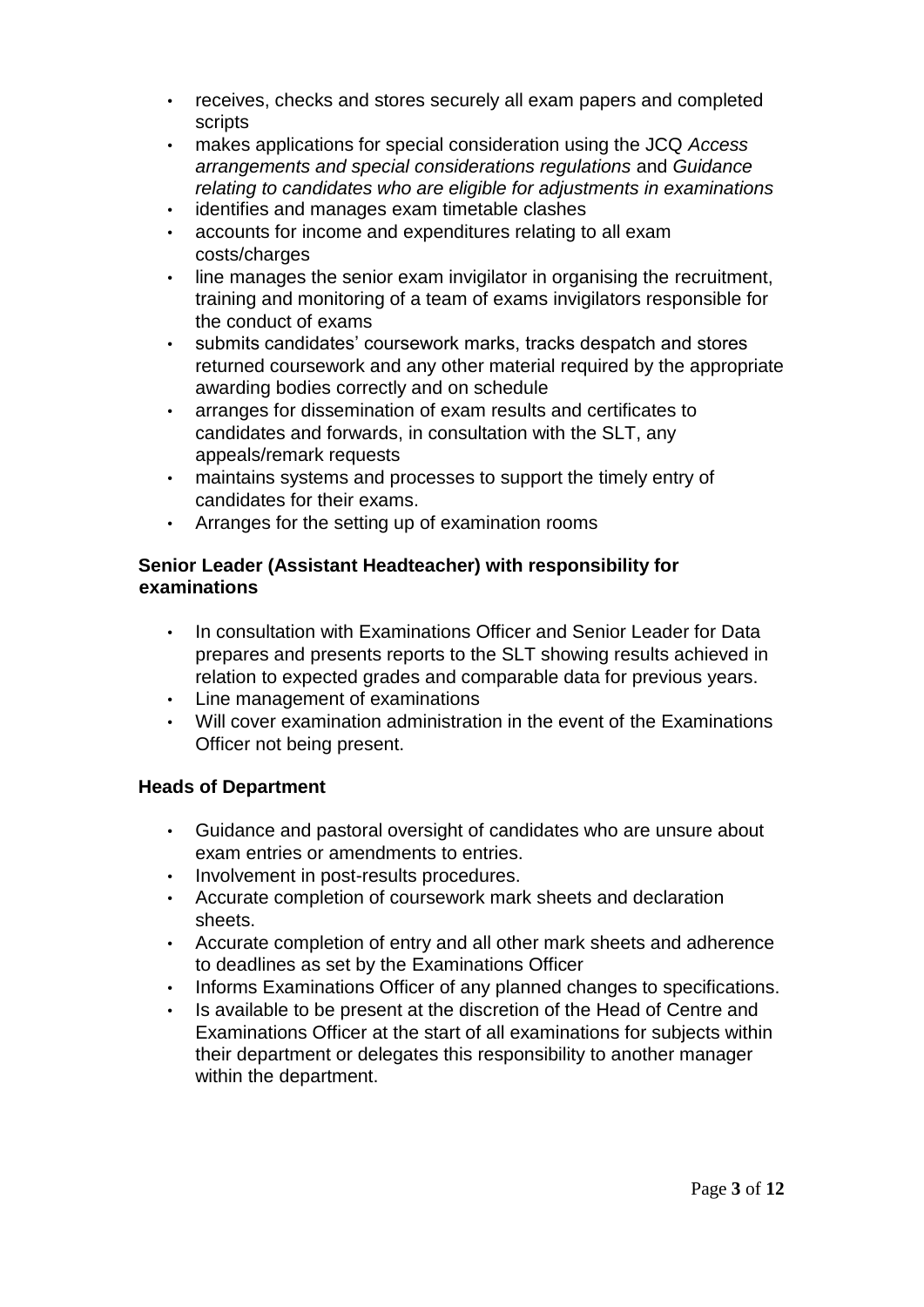# **Subject teachers**

- Notification of access arrangements (as soon as possible after the start of the course).
- Submission of candidate entry data to heads of department.

# **BTEC Lead Internal Verifier**

#### **What are the responsibilities of a Lead IV?**

There are two key responsibilities, firstly to gain and maintain accreditation for the role with Edexcel and secondly to support internal assessment and verification within the centre.

In order to be recognised as a Lead IV by Edexcel each individual will need to:

- register initially with Edexcel via Edexcel Online.
- reconfirm registration each year via Edexcel Online.
- undertake compulsory centre induction training in the implementation year.
- successfully complete the online accreditation process.

In order to support internal assessment and verification within the centre each individual will need to:

- ensure adequate development for assessors and Internal Verifiers. This can be through the use of the practice exercises linked to Lead IV accreditation.
- ensure that there is an agreed assessment and verification strategy, which is fit for purpose and meets regulatory requirements.
- ensure activity is in line with the strategy.
- ensure that records of assessment and verification as well as samples of learner work are retained for scrutiny by Edexcel, which should include examples of work that have been assessed and verified at different levels and grades.
- liaise with the Standards Verifier, if allocated, to ensure that appropriate samples of assessed and verified learner work are available for sampling.
- disseminate information about standards to other Internal Verifiers and assessors to ensure that assessment decisions/outcomes across the centre are to national standards.

#### **SENCO**

- Administration of access arrangements.
- Identification and testing of candidates, requirements for access arrangements.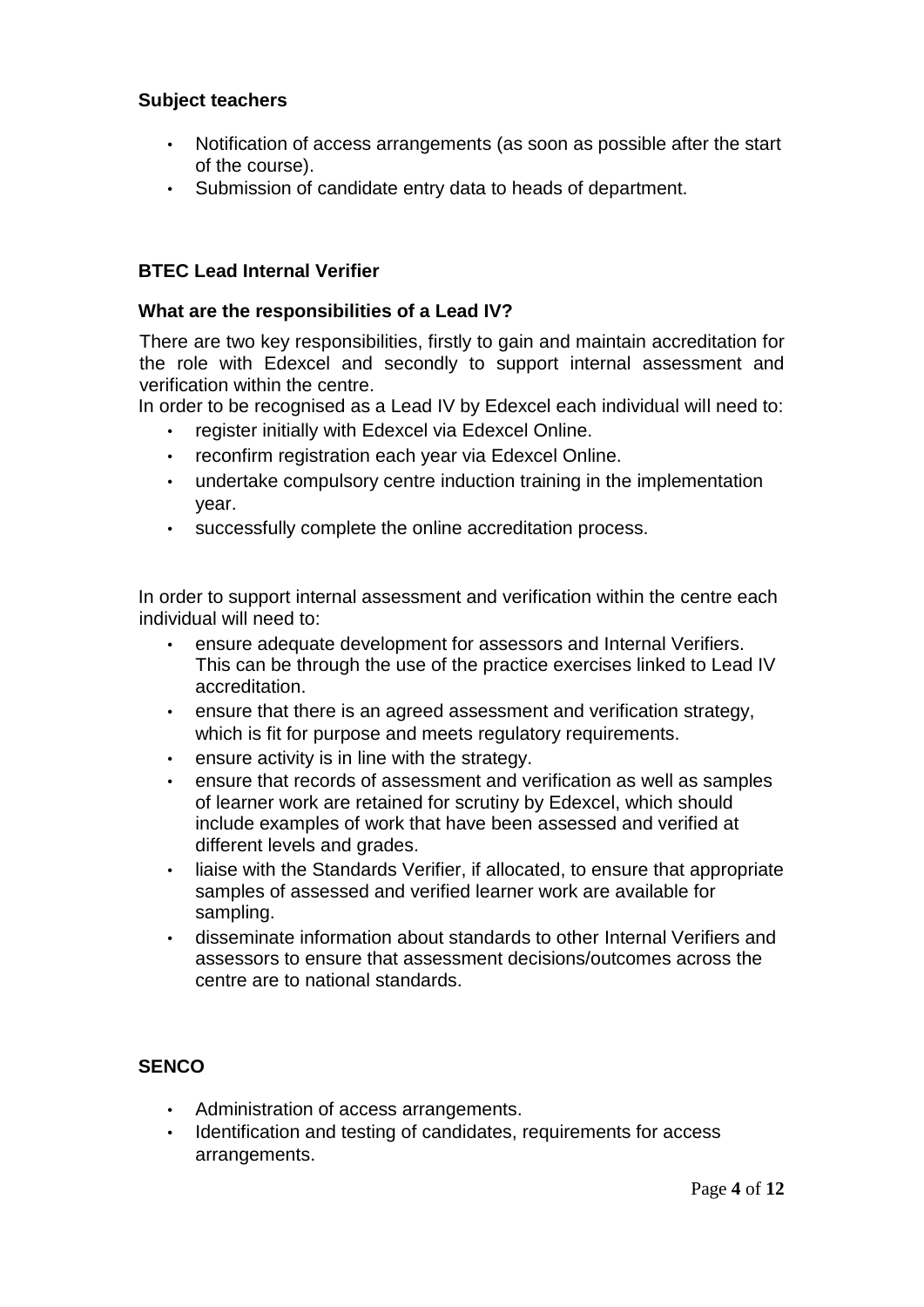- administers access arrangements using the JCQ *Access arrangements and special considerations regulations* and *Guidance relating to candidates who are eligible for adjustments in examinations*.
- Provision of additional support with spelling, reading, mathematics, dyslexia or essential skills, hearing impairment, English for speakers of other languages,— to help candidates achieve their course aims.

## **Lead invigilator/invigilators**

- Collection of exam papers and other material from the exams office before the start of the exam.
- Collection of all exam papers in the correct order at the end of the exam and their return to the exams office.
- Ensure examination rooms conform to JCQ requirements.

# **Candidates**

- Confirmation and signing of entries.
- Understanding coursework regulations and signing a declaration that authenticates the coursework as their own.
- Punctual attendance at all examinations for which an entry has been made for them.
- Adherence to examination regulations as published by awarding bodies or the college.

# **2. The statutory tests and qualifications offered**

The statutory tests and qualifications offered at this centre are decided by the heads of curriculum, heads of subject and the heads of department.

The statutory tests and qualifications offered are GCSE, GCE, BTEC, Technical Awards any other approved Level 2 qualification and Entry Level.

The subjects offered for these qualifications in any academic year may be found in the centre's published prospectus for that year.

Decisions on whether a candidate should not take an individual subject will be taken in consultation with the candidates, parents/carers, SENCO, subject teachers, heads of subject and the Heads of Year.

At key stage 4:

All candidates will be entitled, and enabled, to achieve an entry for qualifications from an external awarding body.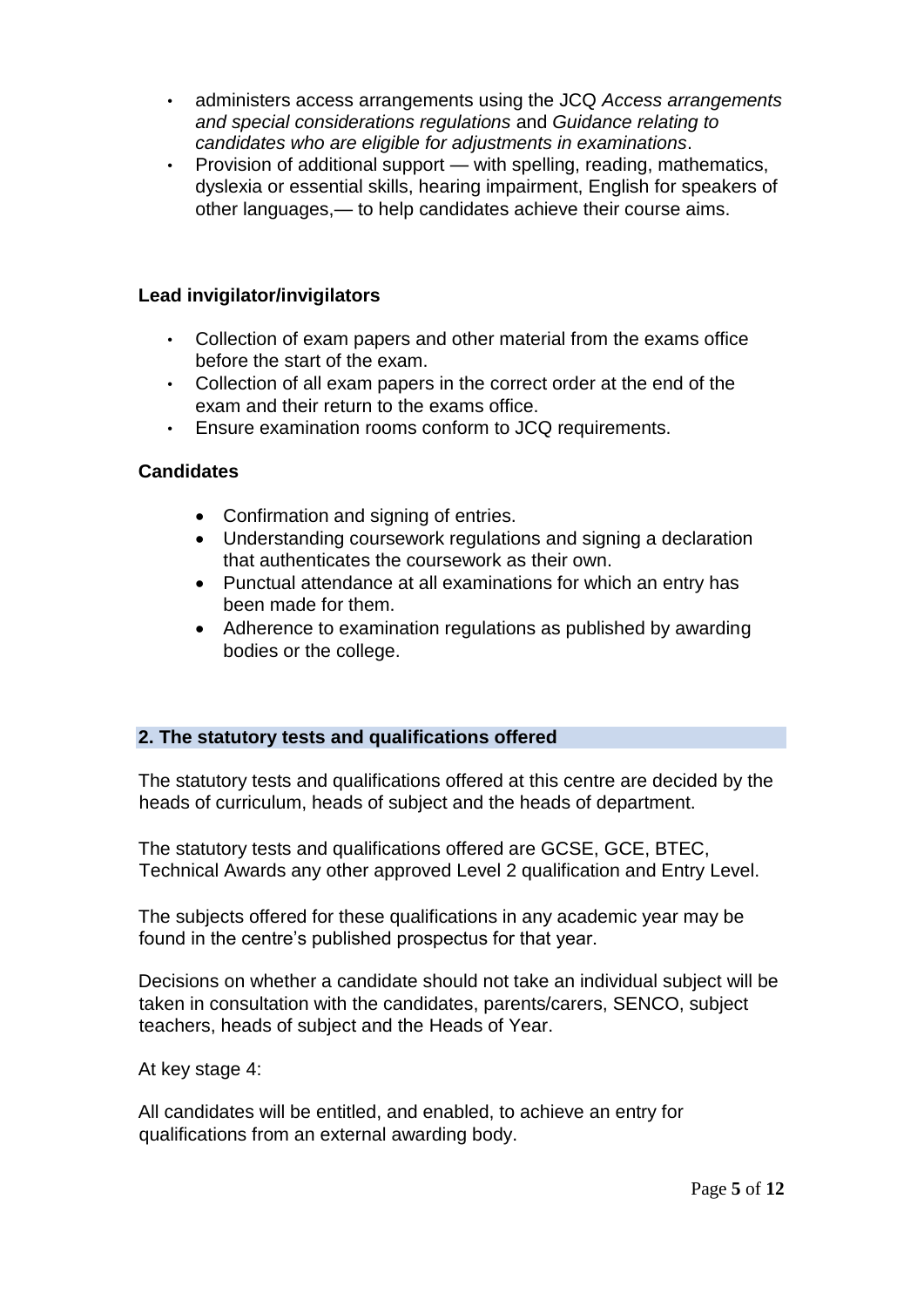# **3. Exam seasons and timetables**

#### **3.1 Exam seasons**

Internal exams are scheduled in October, January and March.

External exams are scheduled in May and June.

All internal exams are held under external exam conditions.

Which exam series are used in the centre is decided by the Head of Centre and the Heads of Department.

#### **3.2 Timetables**

Once confirmed, the Exams officer will circulate the exam timetables for external exams.

#### **4. Entries, entry details and late entries**

#### **4.1 Entries**

Candidates are selected for their exam entries by the subject teachers.

Candidates, or parents/carers, can request a subject entry, change of level or withdrawal. A charge/deposit may be made if this goes against advice from teaching staff.

The centre does accept entries from external candidates.

#### **4.2 Late entries**

Entry deadlines are circulated to heads of department via the school computer system, notice board and in written form.

Late entries are authorised by the Heads of Department and Examinations **Officer** 

#### **5. Exam fees**

The centre will pay all normal exam fees on behalf of candidates.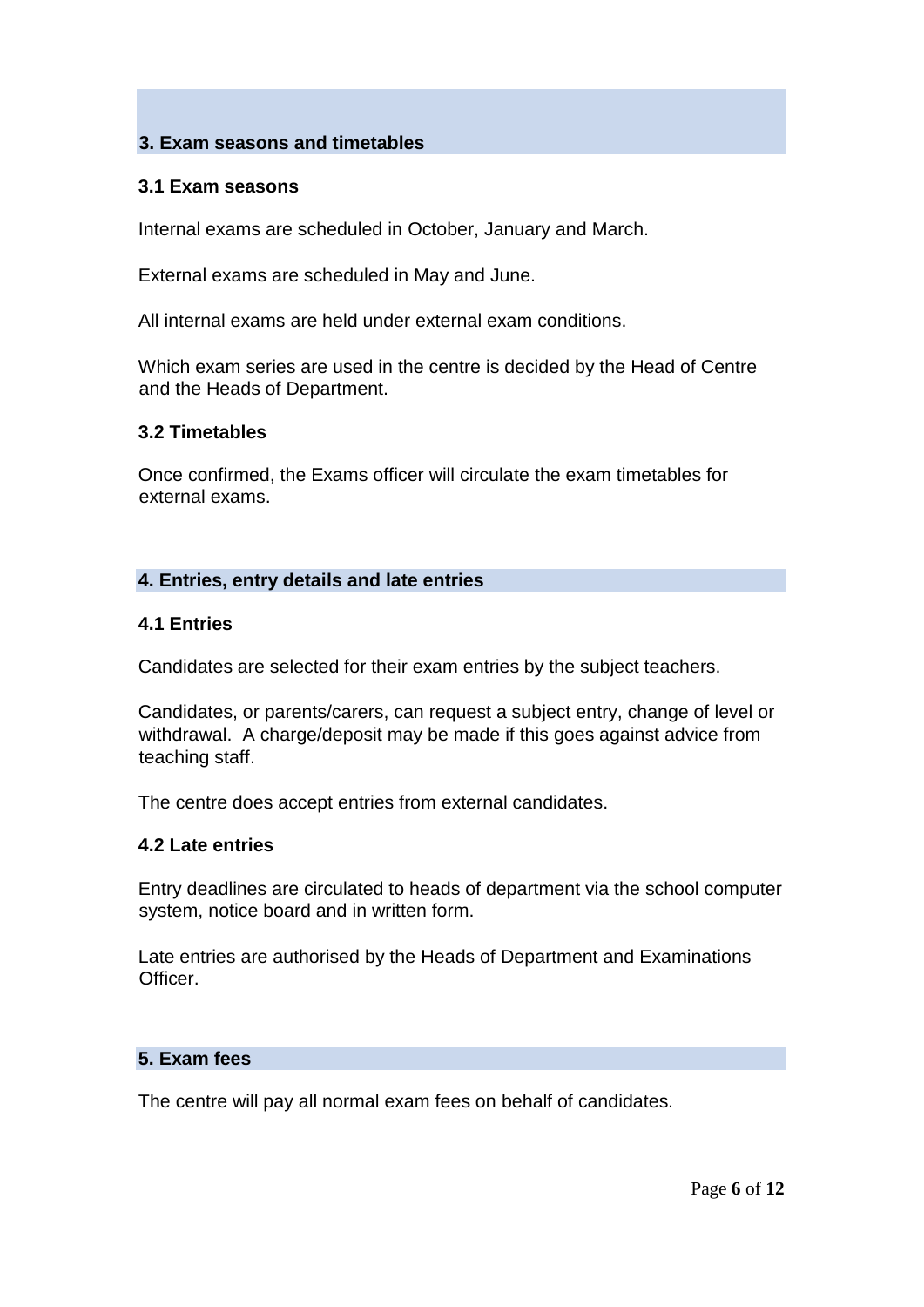Late entry or amendment fees are paid by departments where they are as a result of late submission of information to the Examinations Officer.

Candidates or departments will not be charged for changes of tier/withdrawals made by the proper procedures or alterations arising from administrative processes provided these are made within the time allowed by the awarding bodies.

# **6. The Disability Discrimination Act (DDA), special needs and access arrangements**

# **6.1 DDA**

The Disability Discrimination Act 2005 extends the application of the DDA to general qualifications. The centre also applies the Disability Discrimination Act 2010 to the provision of examinations. All exam centre staff must ensure that the access arrangements and special consideration regulations and guidance are consistent with the law.

#### **6.2 Special needs**

A candidate's special needs requirements are assessed by the SENCO.

The SENCO will liaise with the Examinations Officer and inform subject teachers of candidates with special educational needs who are embarking on a course leading to an exam, and the date of that exam (if it differs from the published timetable). The SENCO can then inform individual staff of any special arrangements that individual candidates can be granted during the course and in the exam.

# **6.3 Access arrangements**

Making special arrangements for candidates to take exams is the responsibility of the SENCO and the Exams Officer.

Submitting completed access arrangement applications to the awarding bodies is the responsibility of the Exams Officer.

Rooming for access arrangement candidates will be arranged by the SENCO with the Exams Officer.

Invigilation and support for access arrangement candidates will be organised by the SENCO with the Exams Officer.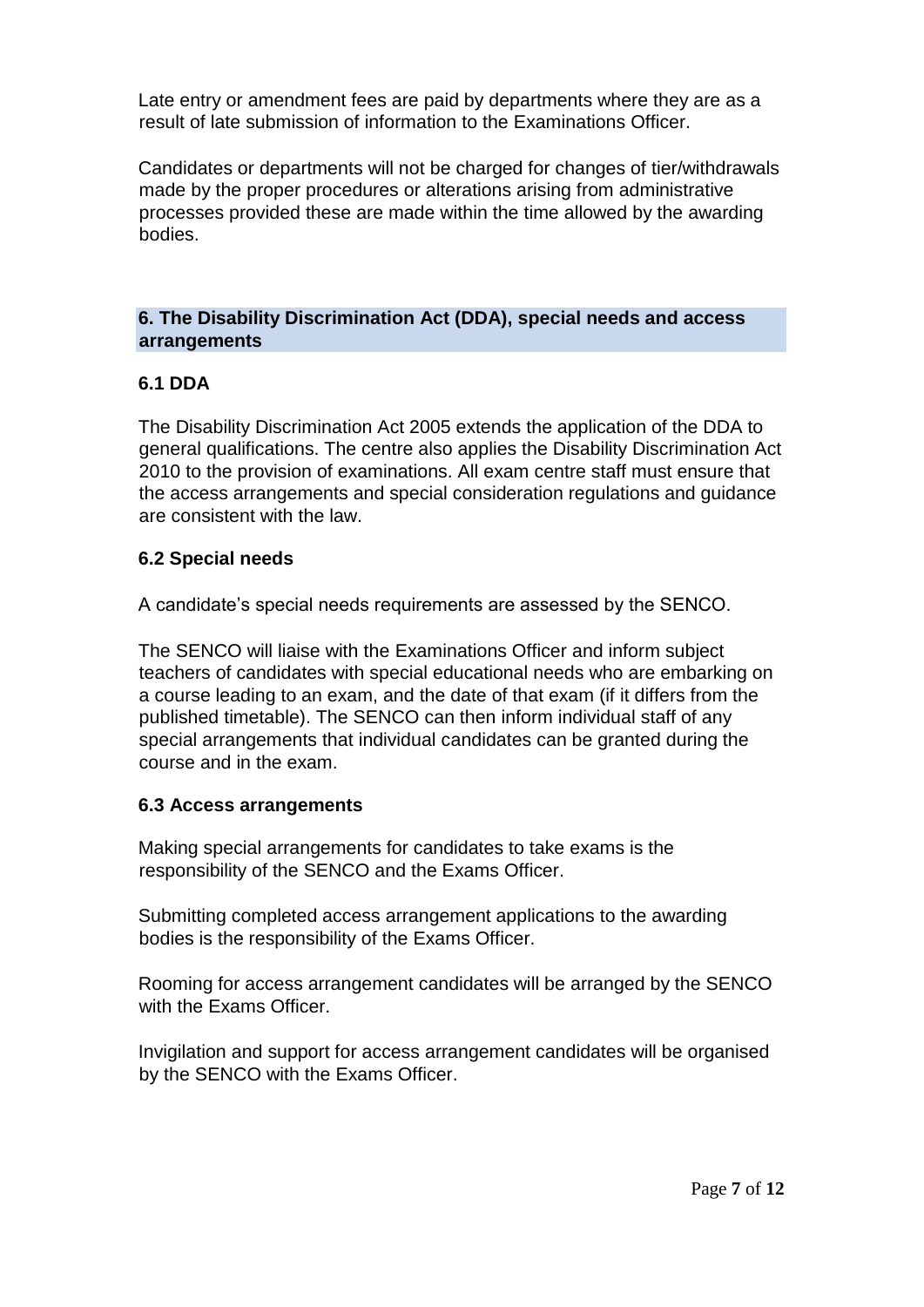# **7. Estimated grades**

The heads of subject will submit estimated grades to the Examinations Officer if/when requested.

#### **8. Managing invigilators and exam days**

#### **8.1 Managing invigilators**

External invigilators will be used for internal exams and external exams.

The recruitment of invigilators is the responsibility of the senior leaders.

Securing the necessary Disclosure and Barring Service (DBS) clearance for new invigilators is the responsibility of the centre administration.

DBS fees for securing such clearance are paid by the centre.

Invigilators are timetabled and briefed by the Examinations Officer.

Invigilators' rates of pay are set by the centre administration.

#### **8.2 Exam days**

The Examinations Officer / Senior Leader will book all exam rooms after liaison with other users and make the question papers, other exam stationery and materials available for the invigilator.

Site management is responsible for opening up the allocated rooms in time for a designated team of students to set up the rooms.

The lead invigilator will start all exams in accordance with JCQ guidelines.

Subject staff may be present at the start of the exam to assist with identification of candidates but must not advise on which questions are to be attempted.

In subjects of a practical/technical nature it may be necessary for a specialist teacher to be present throughout the exam.

Exam papers must not be read by subject teachers or removed from the exam room before the end of a session. Papers will be distributed to heads of department at the end of the exam session or after the papers have been despatched.

A relevant subject teacher may be available to read out any subject-specific instructions and start the exam, if required.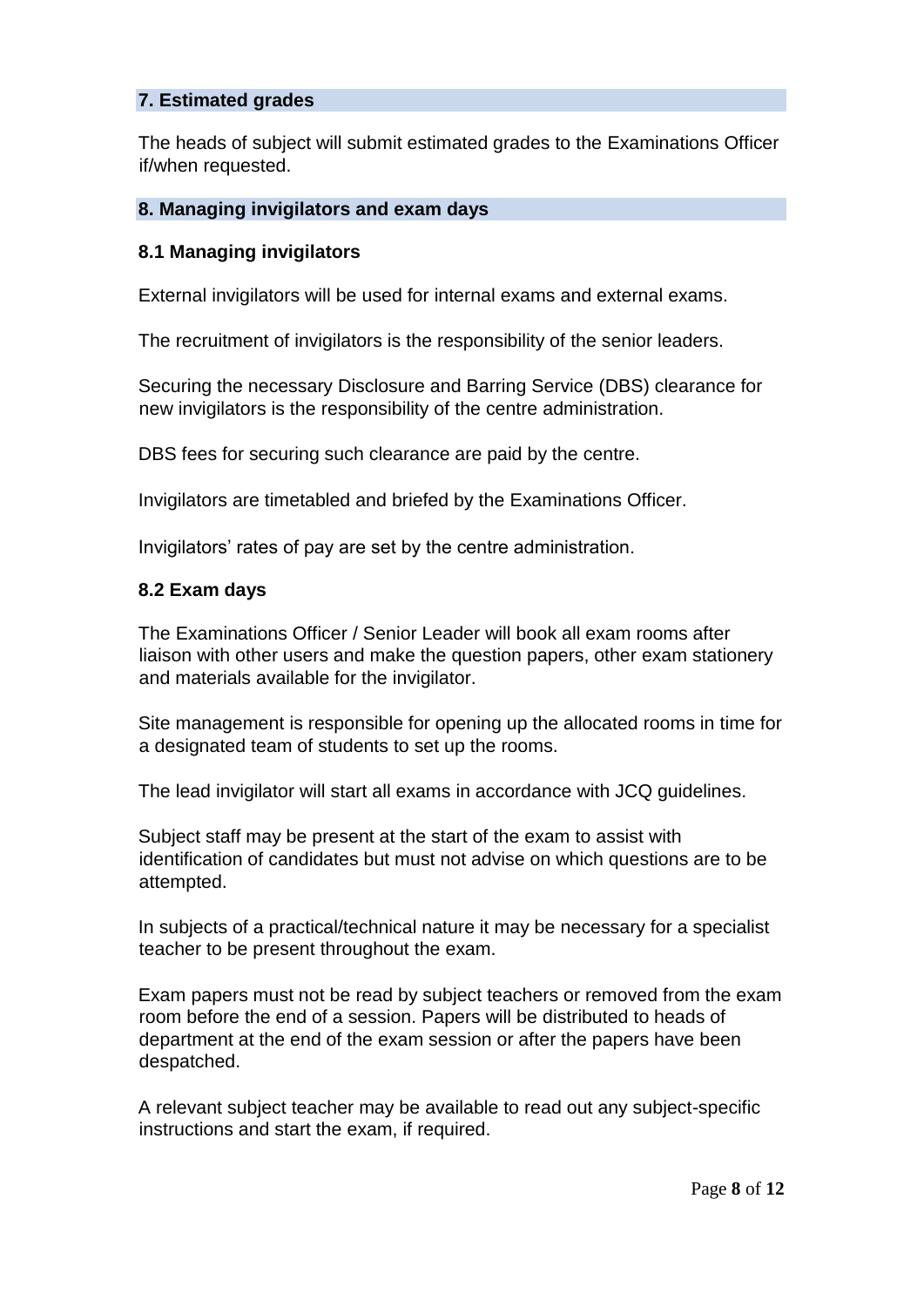# **9. Candidates, clash candidates and special consideration**

# **9.1 Candidates**

The centre's published rules on acceptable dress, behaviour and candidates' use of mobile phones and all electronic devices apply at all times.

Candidates' personal belongings remain their own responsibility and the centre accepts no liability for their loss or damage.

Disruptive candidates are dealt with in accordance with JCQ guidelines.

Candidates may leave the exam room for a genuine purpose requiring an immediate return to the exam room, in which case a member of staff/invigilator must accompany them.

The Exams Officer will attempt to contact any candidate who is not present at the start of an exam and deal with them in accordance with JCQ guidelines.

# **9.2 Clash candidates**

The Examinations Officer / Senior Leader will be responsible as necessary for supervising escorts, identifying a secure venue and arranging overnight stays.

#### **9.3 Special consideration**

Should a candidate be ill before an exam, suffer bereavement or other trauma, be taken ill during the exam itself or otherwise disadvantaged or disturbed during an exam, then it is the candidate's parent or candidate's responsibility to alert the centre, the Examinations Officer / Senior Leader, or the exam invigilator, to that effect.

The candidate must support any special consideration claim with appropriate evidence within three days of the exam, for example a letter from the candidate's doctor.

The Examinations Officer / Senior Leader will then forward a completed special consideration application to the relevant awarding body within seven days of the exam.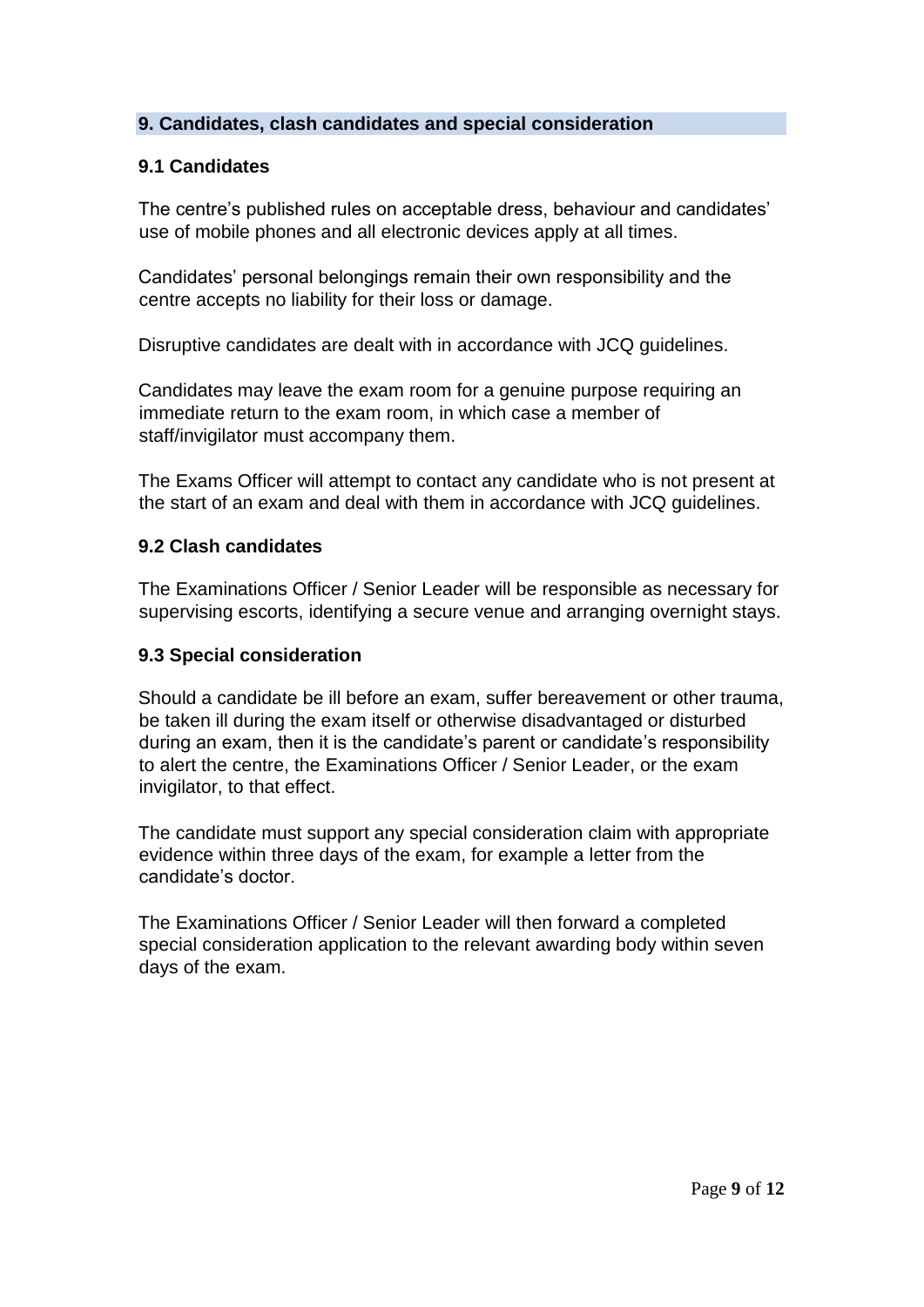# **10. Coursework and appeals against internal assessments**

#### **10.1 Coursework**

Candidates who have to prepare coursework should do so by the deadlines given by subject teachers.

Heads of department will ensure all coursework is despatched at the correct time. Address labels will be provided by the E.O. Heads of departments should ensure that admin staff obtain a Certificate of Posting for all parcels despatched for their subjects.

Marks for all internally assessed work and estimated grades are provided to the exams office by the heads of department.

#### **10.2 Appeals against internal assessments**

The centre is obliged to publish a separate procedure on this subject, which is available from the exams office.

The main points are:

- appeals will only be entertained if they apply to the process leading to an assessment. There is no appeal against the mark or grade awarded
- candidates may appeal if they feel their coursework has been assessed unfairly, inconsistently or not in accordance with the specification for the qualification
- appeals should be made in writing by 30 June to the Head of centre (or other nominee) who will decide whether the process used conformed to the necessary requirements
- the head of centre's findings will be notified in writing, copied to the Exams Officer and recorded for awarding body inspection.

#### **11. Results, enquiries about results (EARs) and access to scripts (ATS)**

#### **11.1 Appeals against internal assessments**

Candidates will receive individual results slips on results days either in person at the centre or by post to their home addresses (candidates to provide sae). If no sae is provided results slips will be held in reception for collection at a later date.

Arrangements for the school to be open on results days are made by the Examinations Officer and Head of Centre.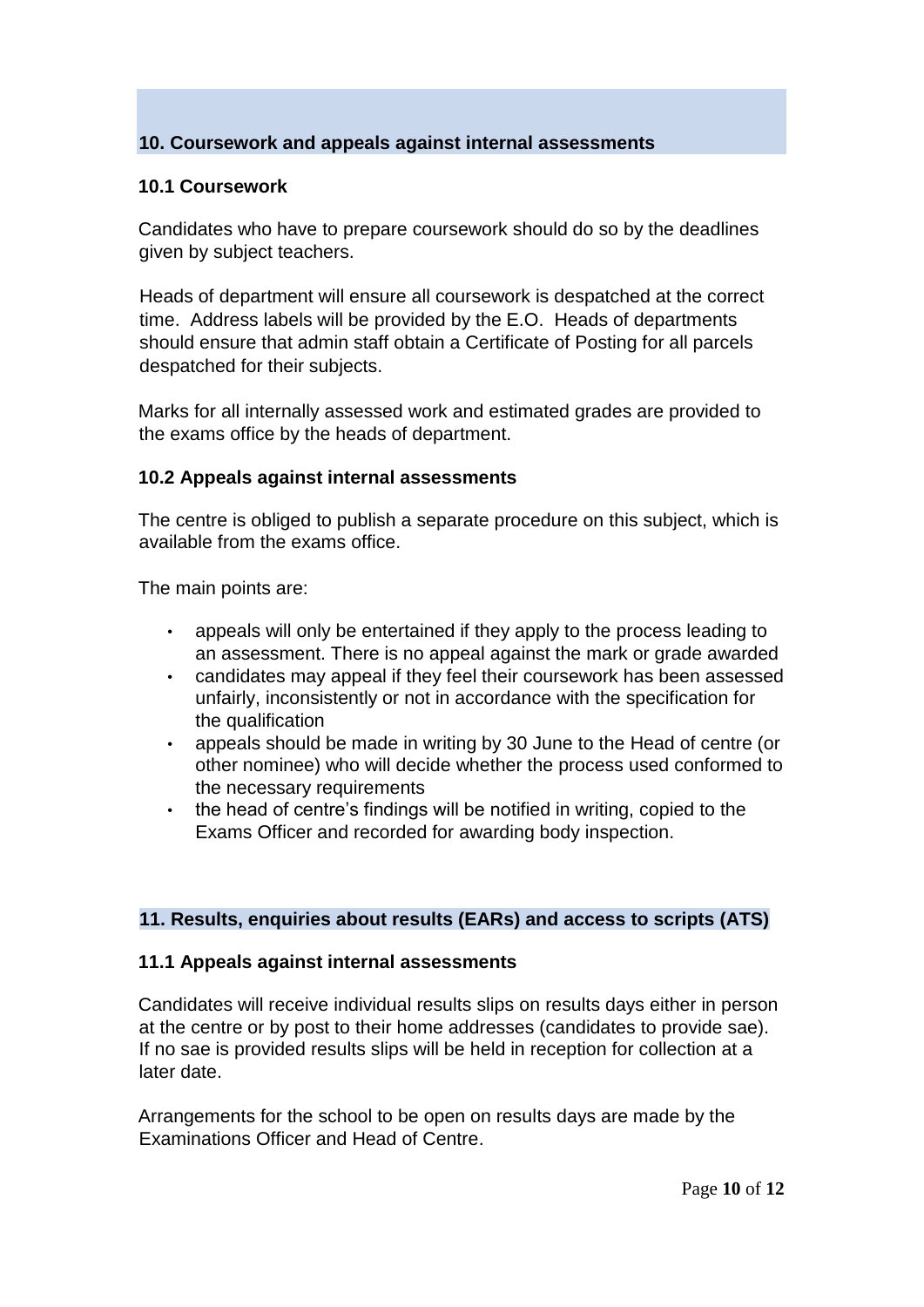The provision of staff on results days is the responsibility of the Exams Officer/head of centre.

# **11.2 EARs**

EARs may be requested by centre staff or candidates if there are reasonable grounds for believing there has been an error in marking.

If a result is queried, the Exams Officer, teaching staff and Head of Centre will investigate the feasibility of asking for a re-mark at the centre's expense.

When the centre does not uphold an EAR, a candidate may apply to have an enquiry carried out. If a candidate requires this against the advice of subject staff, they will be charged.

# **11.3 ATS**

After the release of results, candidates may ask subject staff to request the return of papers within three days' scrutiny of the results.

Centre staff may also request scripts for investigation or for teaching purposes. For the latter, the consent of candidates must be obtained.

(See also section 5: Exam fees)

#### **12. Certificates**

Certificates are presented in person.

Certificates may be collected on behalf of a candidate by a third party, provided they have been authorised to do so.

Replacement certificates are only issued if a candidate agrees to pay the costs incurred.

#### **13. Contingency Plan for Examination Administration.**

In the event of the Examinations Officer being absent at any stage of the examination cycle the appropriate line manager (Senior Leader for examinations) within the SLT will step in to manage the role. In addition a second Senior Leader acts as BTEC Quality Nominee and would be able to step in, if needed, to administer the BTEC and other vocational qualifications. Should either of the Senior Leaders be unable to fulfil this role then the school would be able to call upon assistance from one or more of five other Examination Officers within the Invictus Education Trust.